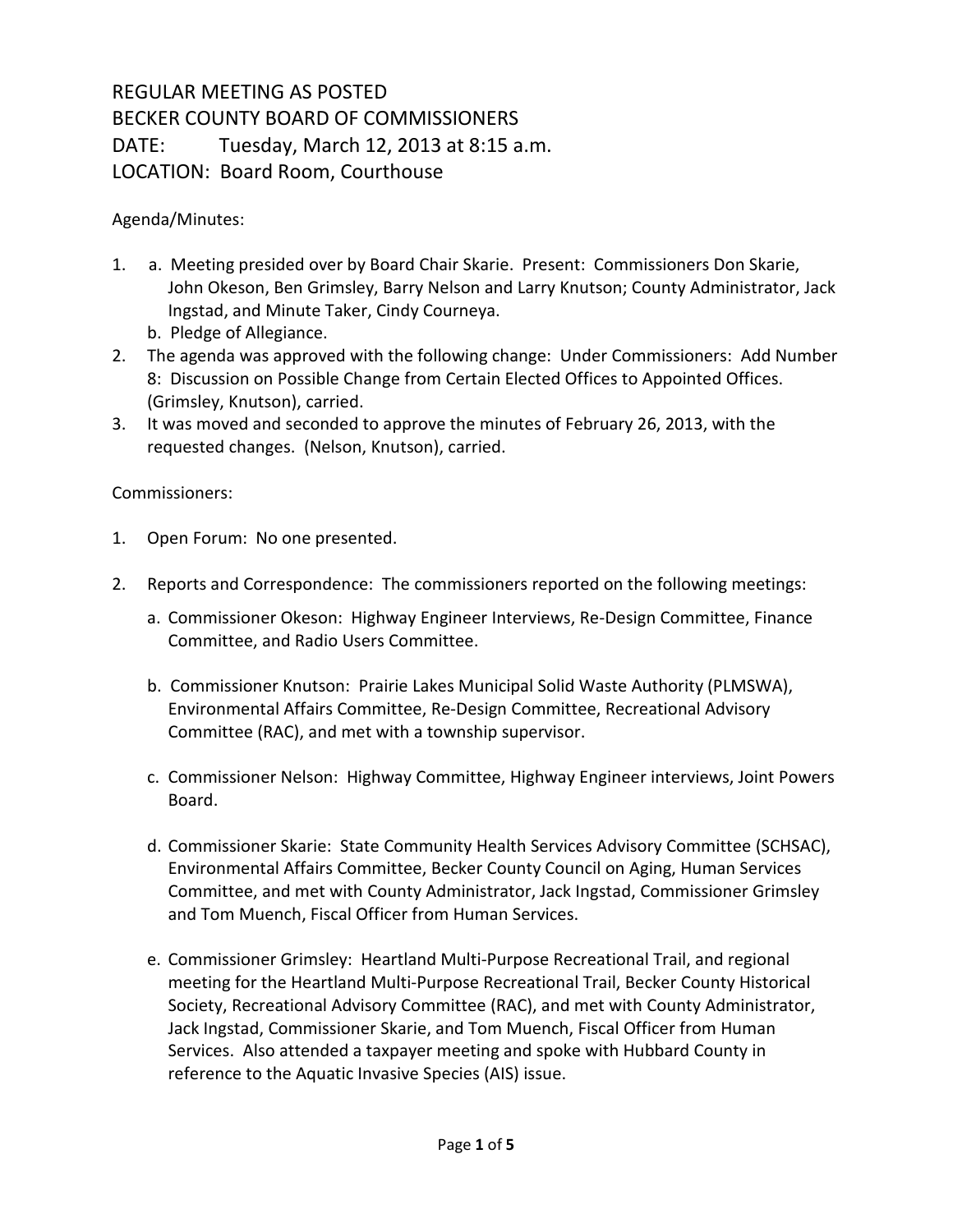- 3. Appointments:
	- a. It was moved and seconded to appoint Commissioner Knutson as the delegate for the Association of Minnesota Counties (AMC) Public Safety Policy Committee, in place of Commissioner Okeson, and for the remainder of the AMC Policy Committee appointments to remain as approved. (Nelson, Grimsley), carried. It was noted that Commissioner Okeson was initially appointed to both the AMC Public Safety Policy Committee and Transportation Policy Committee, however, no policy committee member can serve on more than one policy committee.
	- b. It was moved and seconded to appoint Harry Johnston, as an At-Large member for the Becker County Board of Adjustments, for a three-year term. (Knutson, Nelson), carried.
	- c. It was moved and seconded to re-appoint Harry Johnston to the Becker County Planning Commission for District 2, for a three-year term. (Grimsley, Knutson), carried.
- 4. Board Retreat Discussion:

It was moved and seconded to approve a Board Retreat be held on Tuesday, April 9, 2013, following the regular Board of Commissioner's meeting and for the Board Chair and County Administrator, Jack Ingstad, to choose the location. (Knutson, Okeson), carried. Any items for the agenda should be provided to County Administrator, Jack Ingstad.

5. Centralized Accounting Discussion:

County Administrator, Jack Ingstad, presented information to the Board in reference to Centralized Accounting. Discussion was held with input from department heads and staff present. Following discussion, it was the consensus of the Board to direct the County Administrator, Jack Ingstad, to move forward with continued research on centralized accounting, coordinating with the Auditor-Treasurer, Ryan Tangen, interviewing staff, and developing a list of pros and cons and a flow chart, with different scenarios being presented.

6. Authorize Out-of-State Travel for Veteran's Treatment Court Training: County Attorney, Michael Fritz, and Veteran Services Officer, Lauri Brooke presented:

It was moved and seconded to approve the out-of-state travel for Attorney Michael Fritz and Veteran Services Officer, Lauri Brooke, to attend the Veteran's Treatment Court Training in Tulsa, Oklahoma from April 15 – 19, 2013, with no expense to the County. (Knutson, Okeson), carried. It was noted that Laurie Brooke has received a verbal commitment from several Veteran's organizations for funding.

- 7. Aquatic Invasive Species (AIS) Coordinator: County Administrator, Jack Ingstad, and Neil Powers, Chair of the AIS Advisory Panel presented:
	- a. Jack Ingstad, County Administrator, noted that the County has been informed that the Cormorant Lakes Watershed District (CLWD) will not be able to hire or contract for the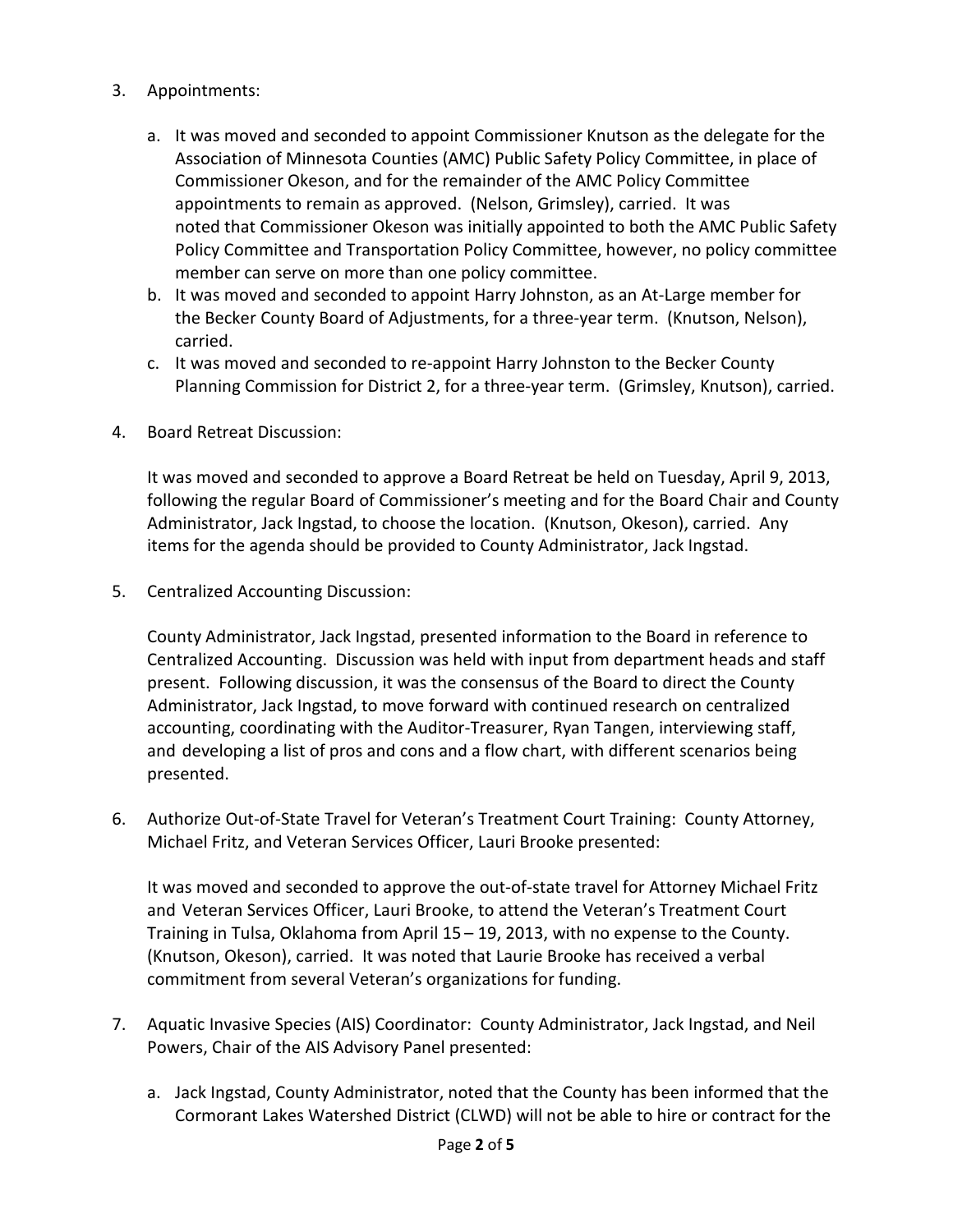AIS position. Mr. Ingstad requested direction from the Board in moving forward with the process of hiring or contracting for an AIS Coordinator.

- b. Commissioner Nelson suggested consideration be given to combining the Emergency Management position with the AIS position, noting the pros and cons to this scenario as well.
- c. Commissioner Okeson informed the Board that there may still be interest on the part of the Pelican River Watershed District Board to partner with the County in the hiring and/or contracting of the AIS position.
- d. Commissioner Grimsley presented information from his conversation with Hubbard County, as they have designated \$35,000 for their AIS position, noting they also receive funding from the townships and lake associations. He questioned why there is not more support from the lake associations here.
- e. Neil Powers, Chair of the AIS Advisory Panel, noted what the expectations of the panel are for the AIS coordinator, stressing the need for someone with the expertise and ability to work with the legislators and media in advocating for the County on AIS issues, etc..
- f. Terry Kalil, member of the AIS Advisory Panel and Task Force, noted that the recommendation from the Task Force was to make this a full-time, broad-scope position, and to hire an individual with the skill set presented earlier by Neil Powers.
- g. Following discussion, it was the consensus of the Board to pursue a partnership with either the Pelican River Watershed District (PRWD) and/or the City of Detroit Lakes. County Administrator, Jack Ingstad, was instructed to move forward with contacting the City of Detroit Lakes and the Pelican River Watershed District Board to meet with them to discuss the possibility of partnering with them in reference to the AIS position.
- h. It was moved and seconded to approve moving forward with the advertising of the RFQ (Request for Qualifications) for an AIS Coordinator, and to instruct the County Administrator, Jack Ingstad, to coordinate with the Task Force to finalize the RFQ and to send out as requested. (Knutson, Grimsley), carried.
- 8. Request to Support Legislation to Allow Counties to Change Certain Elected Offices to Appointed Positions: Jack Ingstad presented:
	- a. Discussion was held in reference to supporting House File Number H.F. 800, a bill introduced into the House, to support allowing counties to change certain elected offices to appointed positions. It was the consensus of the Board to adopt a resolution today in support of this bill, with the intent that Becker County will explore the possibility of making the offices of Auditor-Treasurer and Recorder appointed. The resolution was presented later in the meeting.
	- b. It was moved and seconded to approve Resolution 03-13-1E, in support of H.F. 800, for legislation to allow counties to change certain elected offices to appointed positions, and with the requested changes. (Grimsley, Knutson), carried.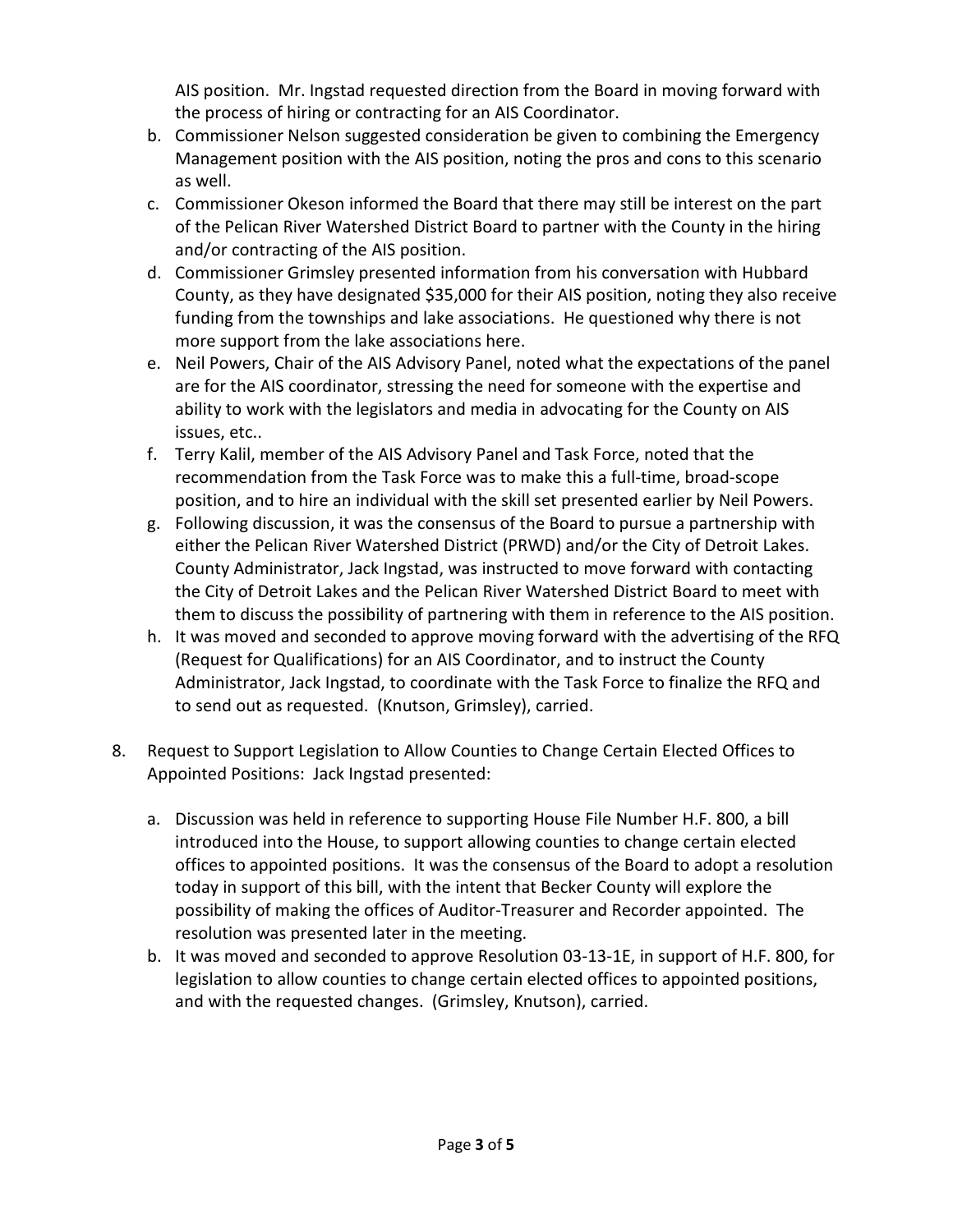Auditor-Treasurer: Ryan Tangen presented:

1. Licenses and Permits: There were none.

Finance Committee: Ryan Tangen presented:

- 1. It was moved and seconded to approve the regular claims, over 90-day claims, and Auditor's Warrants:
	- a. Auditor's Warrants (Tuesday Bills):
		- i.  $03/15/2013$  in the amount of \$63,632.48.
	- b. Over 90-Days:
		- i. Ameripride in the amount of \$40.38 due to not receiving an invoice.
		- ii. Keaveny Pharmacy in the amount of \$7,700.56 due to invoice set-up.
		- iii. L&O Acres in the amount of \$10,392.64 due to missing bill of lading.
		- iv. Team Lab in the amount of \$108.65 due to missing invoice.

(Knutson, Okeson), carried.

2. It was moved and seconded to accept the low quote from Krueger Water Wells to purchase and drill a new well at the Household Hazardous Waste Facility, with an anticipated cost of \$3,500. (Okeson, Knutson), carried.

Mahube-OTWA: Family Homeless Prevention and Assistance Program Grant Application: Resolution 03-13-1B: Leah Pigatti, Executive Director of Mahube-OTWA presented:

1. It was moved and seconded to approve Resolution 03-13-1B, to support the Mahube-OTWA Community Action Partnership, Inc. "Family Homeless Prevention and Assistance Program" Grant Application. (Knutson, Nelson), carried.

Emergency Management: Emergency Management Program Grant (EMPG) 2013 Funding Request: Guy Fischer presented:

1. Information was presented in reference to the Emergency Management position and options were discussed. It was moved and seconded to approve moving forward with the HSEM EMPG Funding Request for 2013, as presented. (Knutson, Okeson), carried.

Human Services: Nancy Nelson presented:

- 1. It was moved and seconded to approve Resolution 03-13-1A, to hire a part-time Transit Dispatcher. (Okeson, Grimsley), carried.
- 2. Discussion was held in reference to the Human Services Fiscal Officer position, noting that this position may evolve into a Centralized Accounting position at some point. It was reiterated that communication with staff will be very important during this process of exploring Centralized Accounting for Becker County. It was moved and seconded to approve Resolution 03-13-1D, to hire a full-time Fiscal Supervisor from the Minnesota Merit System. (Grimsley, Knutson), carried.
- 3. It was moved and seconded to approve the Human Services claims for Human Services, Community Health, and Transit. (Knutson, Nelson), carried.